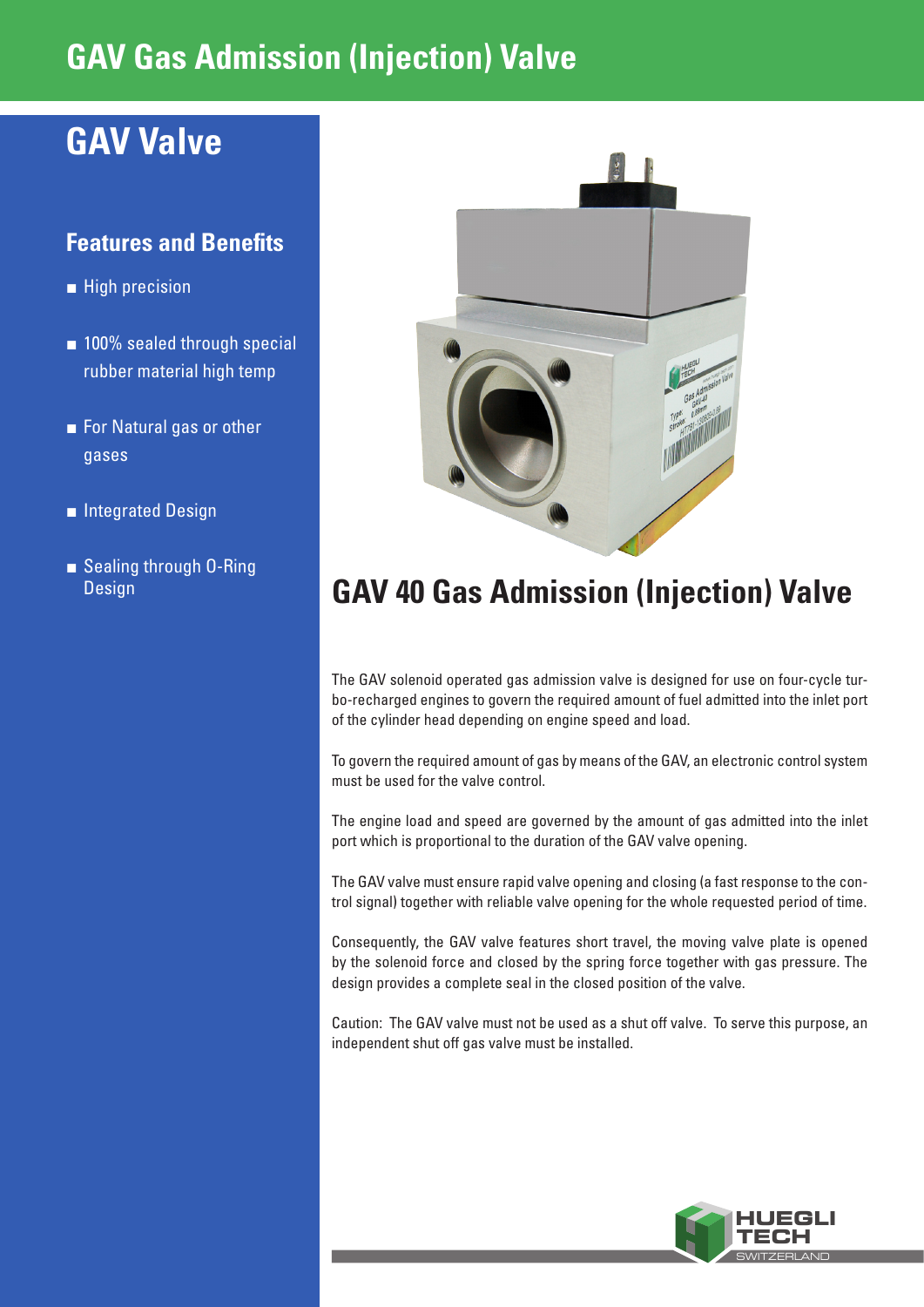## **GAV Gas Admission (Injection) Valve**

GAV-40 Gas Valve Series

## **Dimensions**



VALVE TRAVEL MEASUREMENT RELATED TO TIME (FUNCTIONAL TEST)